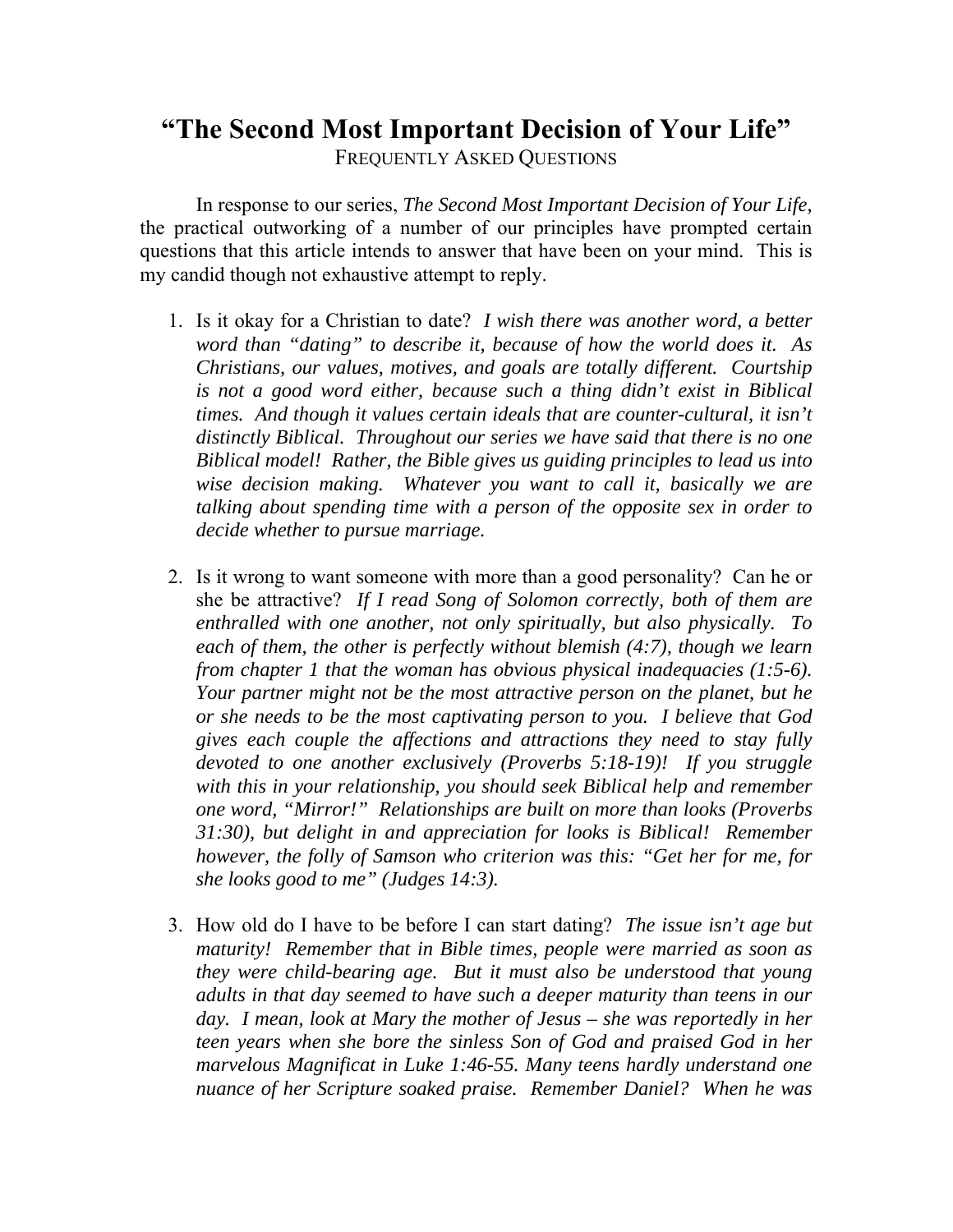*carted off to Babylon, he and his friends were early teens. They stood up against the brainwashing attempts of the royal educators in Babylon, and the pressure to worship the golden image of Nebuchadnezzar. Trying to get students off of video games seems the challenge of this age! Age isn't the issue – maturity is! They might be 55 and not mature enough to be married. It should also be noted that in the U.S. the legal age for marriage is 18, unless consent is given by parents to marry at 16, for which Romans 13:1-7 becomes precedent.* 

- *4.* Is child or teen dating acceptable? *Based on the above answer, I would say no because they are not in a position to test the waters for marriage. Some parents think it's cute for their second grader to have a girlfriend and the child is encouraged to think in those terms. The only problem is the child does not have the maturity to handle such exclusive relational intimacy, nor to comprehend and restrain the emotions that come with dating. Added to that, when the teen becomes aware of other impulses in his or her body after puberty, he or she will naturally desire to gratify them the way a mature married couple does. But since he does not have the ability to fulfill (let alone understand) the passions that are aroused, he or she will likely burn with passion and give into immorality. Perhaps the teen dating phenomenon explains the teen premarital sex and date rape statistics. It would be better, and certainly more Biblical to encourage students to master their personal passions with self-control and relate to members of the opposite sex in all purity (1 Timothy 5:1-2) in the context of the local church as brothers and sisters in Christ. From that, they should learn everything they need to know about serving someone of the opposite sex in a righteous way.*
- 5. Can I look for someone to date online? *This is a tougher one. The Bible doesn't affirm or condemn specific dating practices, except those which compromise Biblical principles and personal purity, like "hooking up" does. Or to say it another way, the Bible doesn't deal with processes and methods, but with guidelines for character. Therefore, online dating is not condemned or commended by Scripture. In our technological age, it is perhaps the equivalent to blind dates of the past, where singles who don't know one another are matched by well meaning mutual friends. In this case however, the mutual friend is someone like e-harmony.com.*

*I have to be honest with Scripture though and say that if Ruth could sneak into Boaz' tent in the middle of the night, sleep at his feet, and when he wakes up in the morning, offer him her hand in marriage, I certainly could not reproach online dating. I would however offer two concerns to online dating: 1) the criteria that is used to match soul-mates is not Biblical and*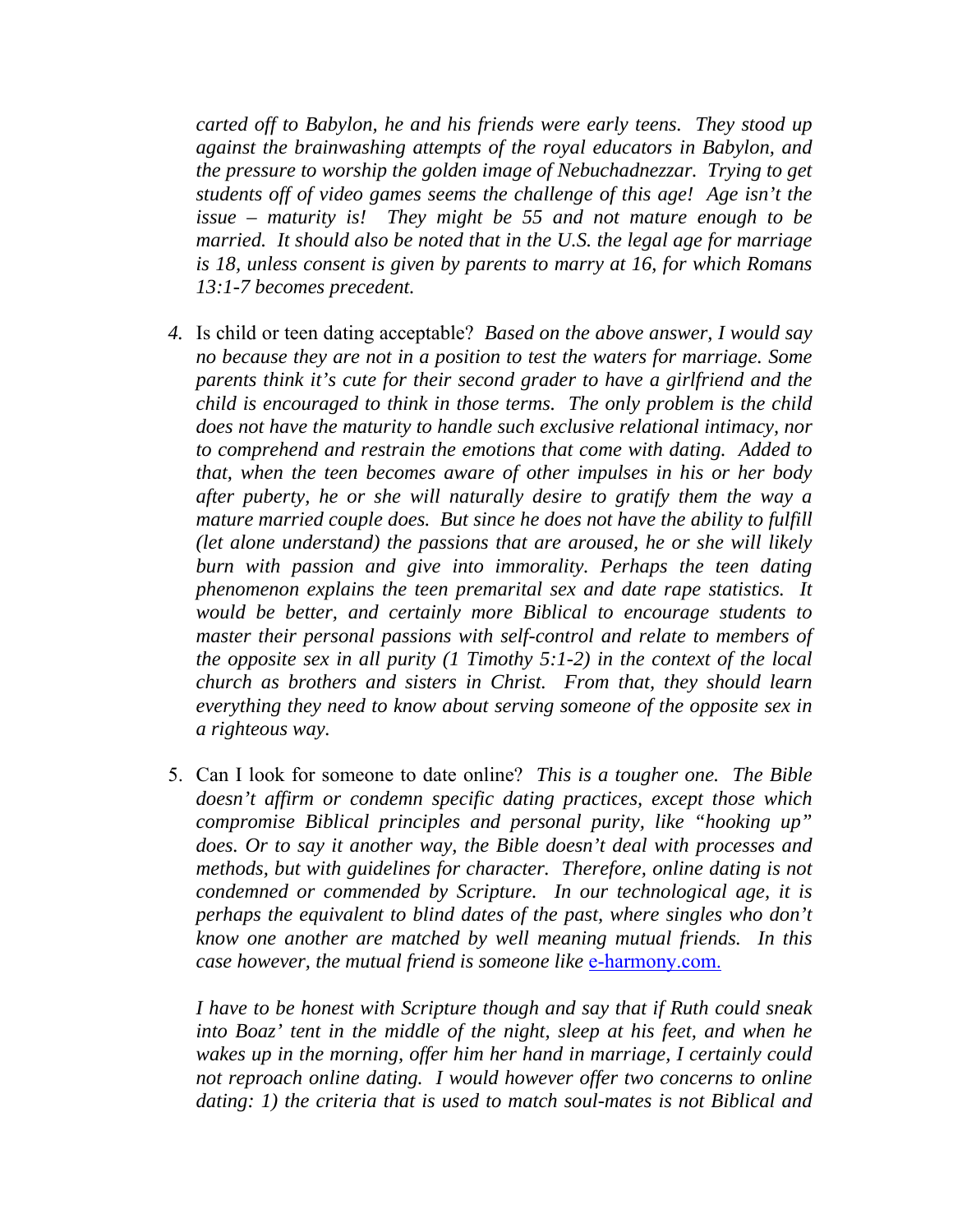*therefore devalues what Scripture deems most important in this decision; 2) it begins with a questionable goal and motivation – to get married. Now, while the Bible would allow and encourage creative means of finding a mate, the goal of being married should not ever replace the principle of contentment and trust in God's sovereignty. Let me explain. In the typical online scenario, the applicant comes to the keyboard with a plan to market himself or herself and to go shopping. From there, you match profiles AND PICTURES before you decide to take the next step and meet. It seems like the emphasis is wrong from the beginning.* 

*Of course, many singles use the excuse that they don't really have time to spend on this area of their life and with an online service to expedite the process, they can give attention to other more important things – as if this wasn't the SECOND MOST IMPORTANT DECISION OF YOUR LIFE!!! Listen, you don't have time not to take this decision seriously. But then again, in a low commitment world, if you don't like what you get, there is no commitment – it is risk free.* 

*Now I feel the pain of my single friends on this one, and remember, I used to shepherd a singles ministry in California. Marriage is a noble thing to desire; yea rather it is a God-centered desire! But do not let this one fact escape your notice – if God is sovereign, is able to create the world out of nothing, can sustain the entire universe and everything in it by the word of His power, if He never has a lapse in judgment, if He has not only decreed the end from the beginning but also the means to get history there, if He is intimately acquainted with all our ways, and has ordained all of our days before there was one of them, then is it not also true that we will be married exactly when He intends – not a moment sooner or later. We will not miss God's best for us! He loves us! He has nothing but His glory and our good on His mind! If He is this kind of God, can't we trust Him to provide us a mate in His timing?* 

6. Would it be acceptable for me to start attending other churches with more potential singles to marry? *This option has much more potential than the online question. Now we would affirm that you would hopefully find a future mate in church, because that means he or she is likely a Christian, values the same spiritual truths, regularly places themselves under sound Biblical preaching (we assume), serves Christ and the body in the context of ministry, and has a network of friends and leaders who provide counsel and accountability among other things. But this question, like the previous, has similar trappings. The goals and motivations of leaving a church you are committed to, in order to seek a spouse, are potentially flawed. First, it means that will have to disengage from ministry where you serve (assuming*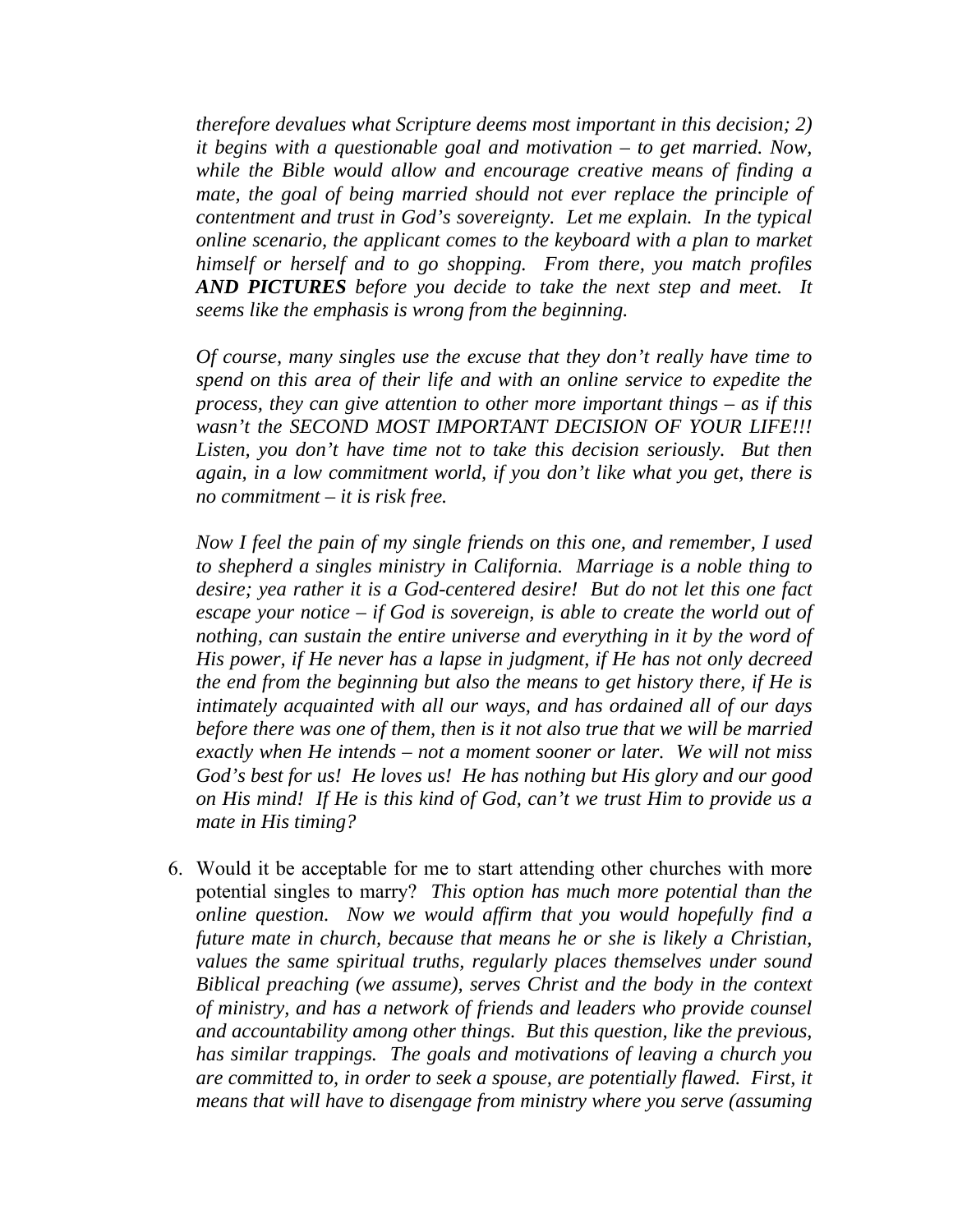*you are committed to your local church), leaving your Biblical priority to others, also demoting that priority in your own life. Second, it pulls you out of the shepherding and care of your local church and their ability to have consistent input in your life and especially in this decision. Third, it distracts you from why you are even at church. It puts your focus from the time you walk into the foyer on the singles rather than on Christ, where it belongs. By itself it is an illegitimate reason for going to church. The New Testament priority in church is worshipping Christ (Ephesians 3:21), encouraging one another in love and good deeds through Biblical ministry (Ephesians 4:12-16; Hebrews 10:24-25), and strategizing ways to impact the kingdom of God through the evangelization of the lost (Matthew 28:19- 20; Acts 1:8). Having pastored singles, I know the joy of performing weddings for people in our ministry, but I also know that many godly singles, especially women want to come to church and be involved in ministry where they can feel secure and vulnerable with God and other Christians whose motives are above reproach. The world is a meat-market – not the church. All in all, the emphasis is wrong. However, if a single can account for all of these potential trappings and can still maintain close accountability with his or her local church, he may do this without sinning.* 

- 7. How do I know when I am in love? *This question begins with an assumption that may or may not be Biblical. Being in love, as often it is described, is usually passive, meaning someone fell in love, like someone falls in a hole. It just happened. Yet, this is not how love is described in the Bible. Love is the sacrificial commitment of unswerving devotion to sacrifice for the best interests of another, even at the greatest cost of self. Biblical love is active – it is a choice. It is a commitment that doesn't depend on the object loved but on the lover. You are in love when you choose to love, but that requires you to decide in advance whether the person you will love is the right person for you, based on the criteria in our series. You are in love when your name can be inserted into 1 Corinthians 13 in the place of the word "love."*
- 8. Does my sinful past hinder me from having a healthy marriage? *Potentially your past sin can introduce distortions into an otherwise pure relationship and patterns of sin and selfishness that have carried over. To be sure, the Bible is clear that sin has consequences (Galatians 6:7-9), especially depending on the nature and severity of the sin. But the joy of being in Christ is that His transforming grace is able to forgive our sin and restore patterns of righteousness that replace the sin of the past. If one has sinned where the other has not, the other should work hard to patiently love the partner, and not harbor resentment, realizing that were it not for the grace of God, he or she would be there in a second. If both partners have sinned,*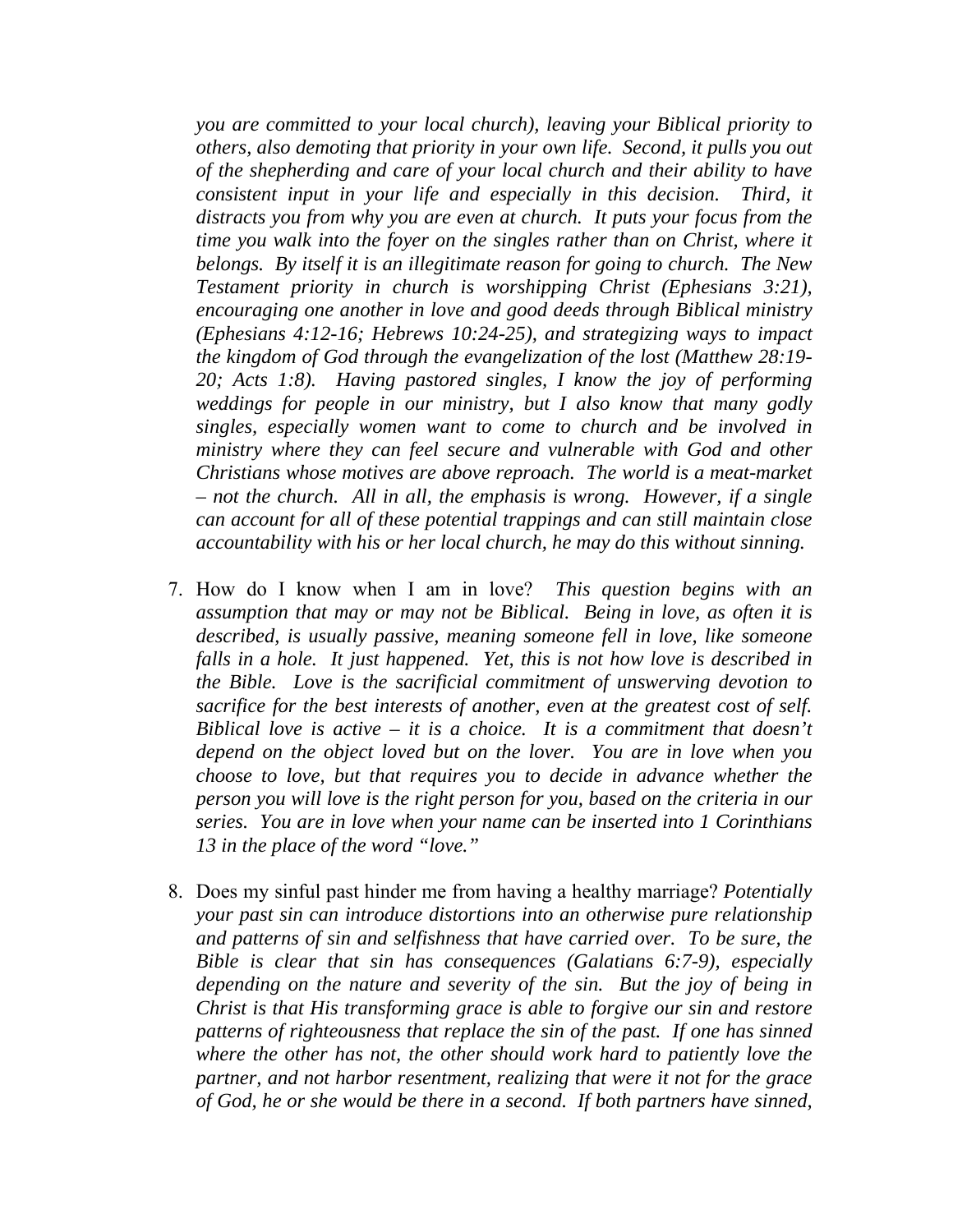*even in their own premarital relationship, they should work hard to guard their relationship now, trusting that God was sovereign even over the past and intends for us to carry those lessons into the present, in order to be holy (cf. Romans 8:28-29). Forgiveness and repentance must be expressed and new pledges of trust, selflessness, and loyalty must be given.* 

- 9. How do you initiate a relationship? *If you are interested in dating someone that you believe has real potential to enter into that period of testing with you, then either the man or the woman may initiate. Nothing in the Bible commands the man to initiate (cf. the example of Ruth), though by divine design, God has made him the leader, and leaders initiate. Sometimes in Scripture, the parents initiated and set the whole thing up! There is no Biblical mandate either way. In this case, if a man or a woman has a clear enough interest in the other, it is more a matter of clear communication and the preferences of the other. For example, nothing in Scripture commands the man to ask the dad before they start spending time together, though it would be wise, since the role of the parents in this decision is highly regarded in Scripture. If however, the girl prefers that the guy ask the dad first, then so be it. The only priority is that they are clear with one another about their desires and intentions.*
- 10.How do you know if it is time to break up from a relationship? *It is time to break off a relationship if one of the Biblical principles of Scripture is violated and the relationship is outside the will of God, or if it is clear from the period of testing that you or your partner do not meet the Biblical criteria. Sometimes this break-up is temporary, so that either partner can refocus himself or herself on Christ and growth in a particular area, and other times it is permanent, because the couple knows that being together is not best, and as far as they can tell, it never will be.*
- 11.What is an acceptable age gap between two people who want to date? *The Bible offers no data on this subject. Abraham and Sarah seemed about 10 years apart, but there is no precedent. Obviously people at the same age and station in life have more potential for a better relationship because they can identify with one another better. Added to that, practically speaking, even the unbelieving culture thinks it's odd if a man is 75 marries a 21 year old woman. Each case is different and deserves its own unique evaluation.*
- 12. Should you date in groups or can you go out with someone one on one? *The Bible says nothing on this and therefore we must maintain a great deal of openness while not throwing caution to the wind. Courtship gurus make a big deal over this, that the couple should be seen in public for a while,*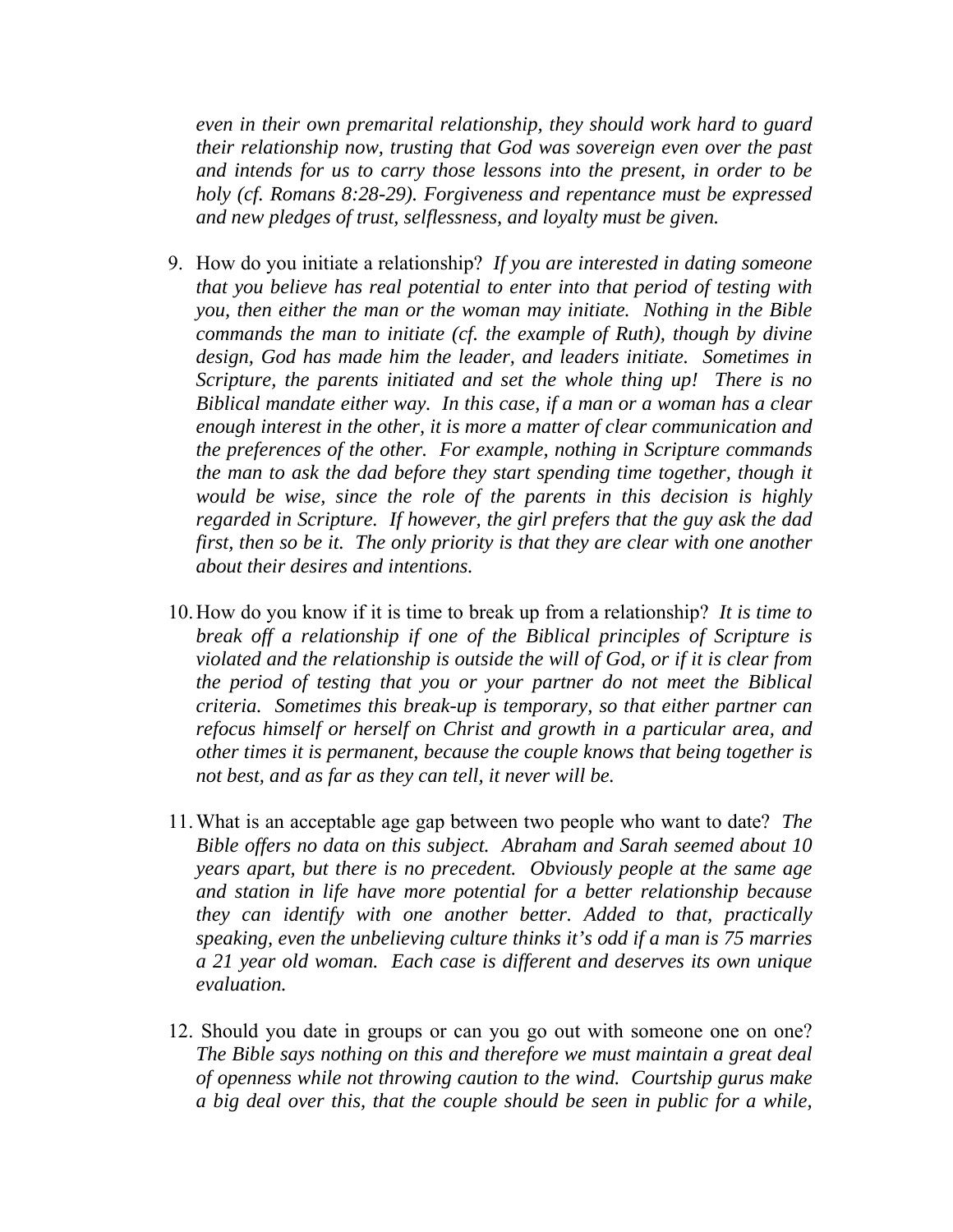*under the careful protection and watch of other mature believers – their wisdom is well timed. This provides them the opportunity to develop closeness more slowly and with the observation of others, as well as preventing the subtle traps that come with closeness that is hasty, including impurity. However, group dating is by no means mandatory. Again, depending on the maturity of the couple, two believers can spend alone time together and develop a righteous friendship, while they test the waters*  for marriage. In fact, a healthy relationship will likely have a combination *of both!* 

- 13.What do you do if someone is clearly interested in you, but you are not? TELL THEM*, in love, quickly and gently!*
- 14. Is interracial marriage wrong? *No. The only interracial relationships that are forbidden in Scripture are between a believer and a non-believer (2 Corinthians 6:14-7:1). Skin color, eye shape, cultural background, and the like are not Biblical criteria for relationships. To be wise though, some thought should be given though to the reality that not everyone (sadly even in the church) shares this perspective and the children of this couple might also suffer as a result – not that this needs to be a deterrent, but the couple should decide how they will handle people's insensitive comments and attitudes.*
- 15.How much of the relationship can involve the physical expressions of affection? *If you look at Song of Solomon, you can clearly see obvious, intense, passionate, eager, physical attractions and desires for one another, before the wedding ceremony of chapter 4 and the honeymoon night in chapter 5. But if you study that text carefully, they not only had clear patterns of accountability in place, but also an intensifying focus on those affections the closer they got to the wedding itself. For example, in 1:10 and 15 he concentrates on her physical attractiveness from the neck up, whereas in 2:14 he desires more of her, and in 4:1-7 he is much more specific because he is standing with her at the altar and able to fulfill his desires immediately! Some couples think it is better to abstain from any form of physical intimacy before marriage, but this is not required. It must be remembered that purity is a heart issue, and the couple should strive to do whatever it takes to be holy before God.*
- 16.What would you say, looking back on your dating relationship, would be the one thing God taught you that you would pass on? *I would say make sure that you have worked through the kinds of issues that really test your relationship together and force you to establish Biblical patterns of godly*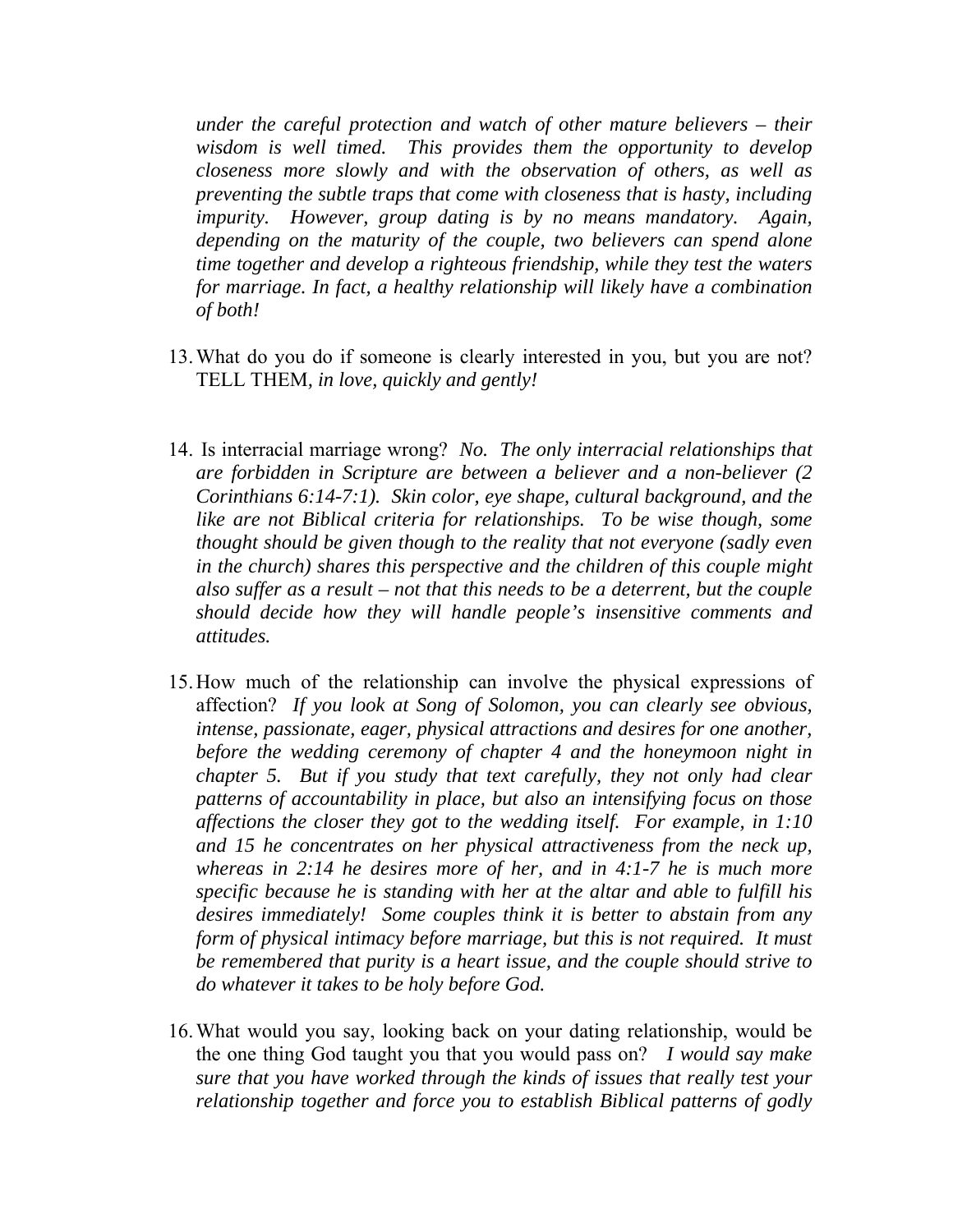*communication. Jana and I had to do this for the sake of our personal spiritual lives and in the context of ministry where we merged our convictions about truth and our "Philosophy of Ministry." Looking back, it was one of the most essential and foundational times for us then and also for our relationship now.*

- 17.Is there anything you had to learn the hard way that I can take for my life and begin working on now? *I would have spend more time sorting out the kinds of financial things that couples need to know in the day to day outworking of life. We had a solid couple mentoring us and solid teachers instructing us in everything else. We would recommend that more than anything else!*
- 18.What are some practical things that you did to stay pure, to work through conflict, to deepen your communication, to make decisions, and to work through hard times? *For the sake of purity, installed lots of accountability, especially with family members. Purity is hard the closer you get to the wedding date – just ask anyone who has ever been engaged. Going places alone is not a good idea, no matter how strong you think you would be. It is also good to have a healthy distrust of yourself, never make up your convictions as you go, but agree together in advance what you will do when you are tempted. Memorizing Scripture on purity was and is also a helpful way to combat lust.*

*When it comes to communication – a regular date night, which gets harder with kids. Uninterrupted, focused time to share one another's hearts and bear one another's burdens. Pick a time and place to nurture each other consistently – to talk about your time in the Word and how to pray for one another. Talk about your struggles and your triumphs! Learn to be a good listener and a good question asker, which allows your partner to freely share himself or herself.* 

*Making decisions – I never make a decision that affects our family, regardless of how big or small, if my wife and I are not in agreement. We strive for total oneness. I try to never make any of the bigger decisions in ministry without her counsel as well. Genesis 2 tells me that God made her to be my helper and that has been proven over and over again. We talk things through, guard against interrupting or jumping to conclusions, and especially guard against hasty communication on the fly – which gets us into trouble because neither of us really remember what we decided nor do we have enough time to really hear each other. Relationships take time.*